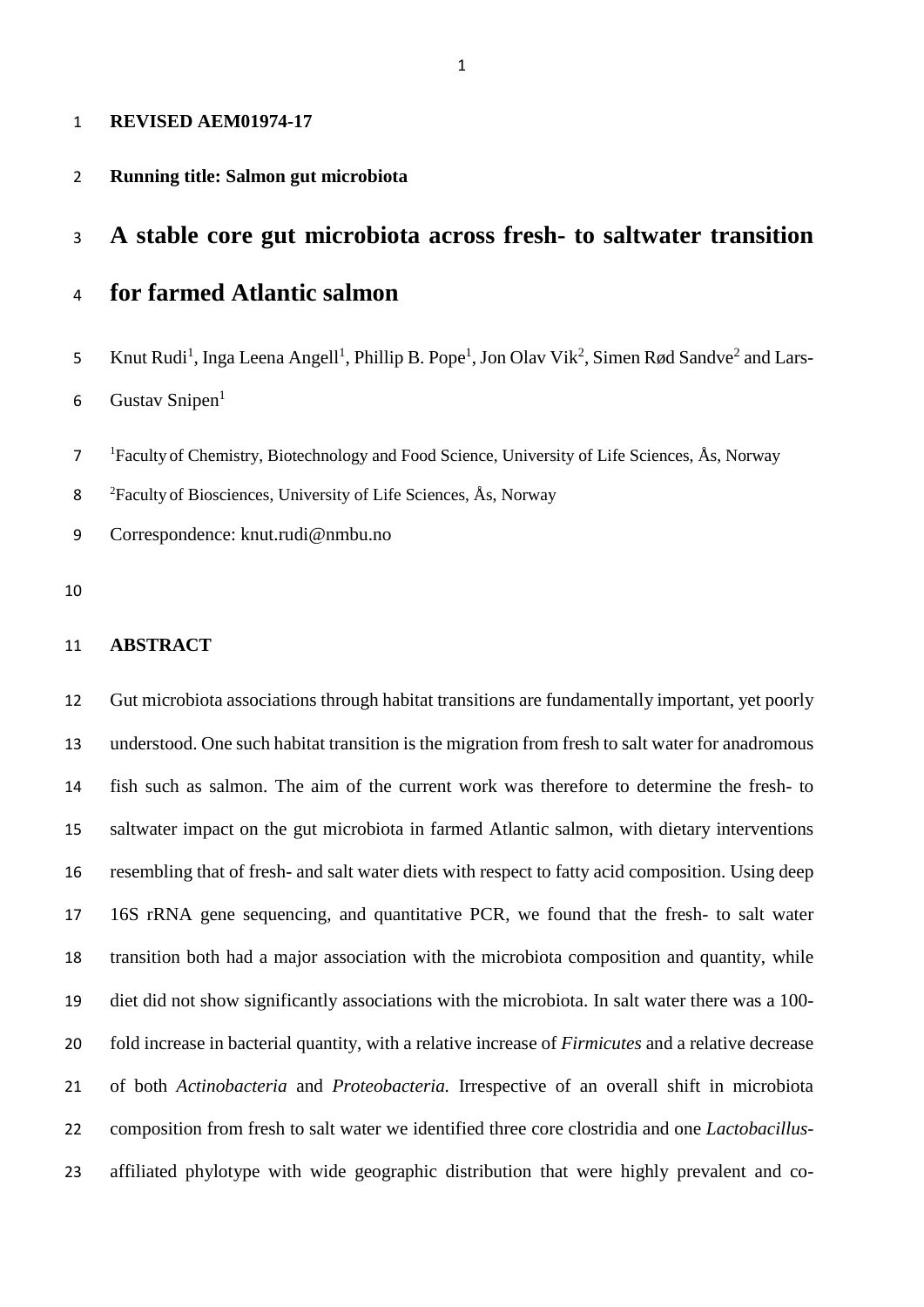occurring. Taken together, our results support the importance of the dominating bacteria in the salmon gut, with the fresh water microbiota being immature. Due to the low number of potentially host associated bacterial species in the salmon gut, we believe farmed salmon can represent an important model for future understanding of host-bacterial interactions in aquatic environments.

## **IMPORTANCE**

 Little is known about factors affecting the inter-individual distribution of gut bacteria in aquatic environments. We have shown that there is a core of four highly prevalent and co-occurring bacteria irrespective of feed and fresh- to saltwater transition. The potential host interactions of the core bacteria, however, need to be elucidated further.

#### **INTRODUCTION**

 Gut bacteria are a key part of both terrestrial and aquatic animal life. However, these contrasting host-associated environments are fundamentally different with respect to dispersal and survival of microorganisms (1). We are starting to understand the dispersal and importance of gut bacteria in terrestrial environments (2), while our knowledge about gut bacteria in aquatic environments is still very limited. In particular, little is known about the effect of environmental factors such as water salinity on the inter-individual distribution of gut bacteria (3, 4).

 For anadromous fish, fresh- to saltwater migration both represents a major shift in environmental microbial exposure (3, 4) and nutrient availability – in particular lipid sources which are low in long-chain polyunsaturated fatty acids (LC-PUFA) in freshwater and high in saltwater (5). It has recently been shown that fresh- to saltwater transition has a major impact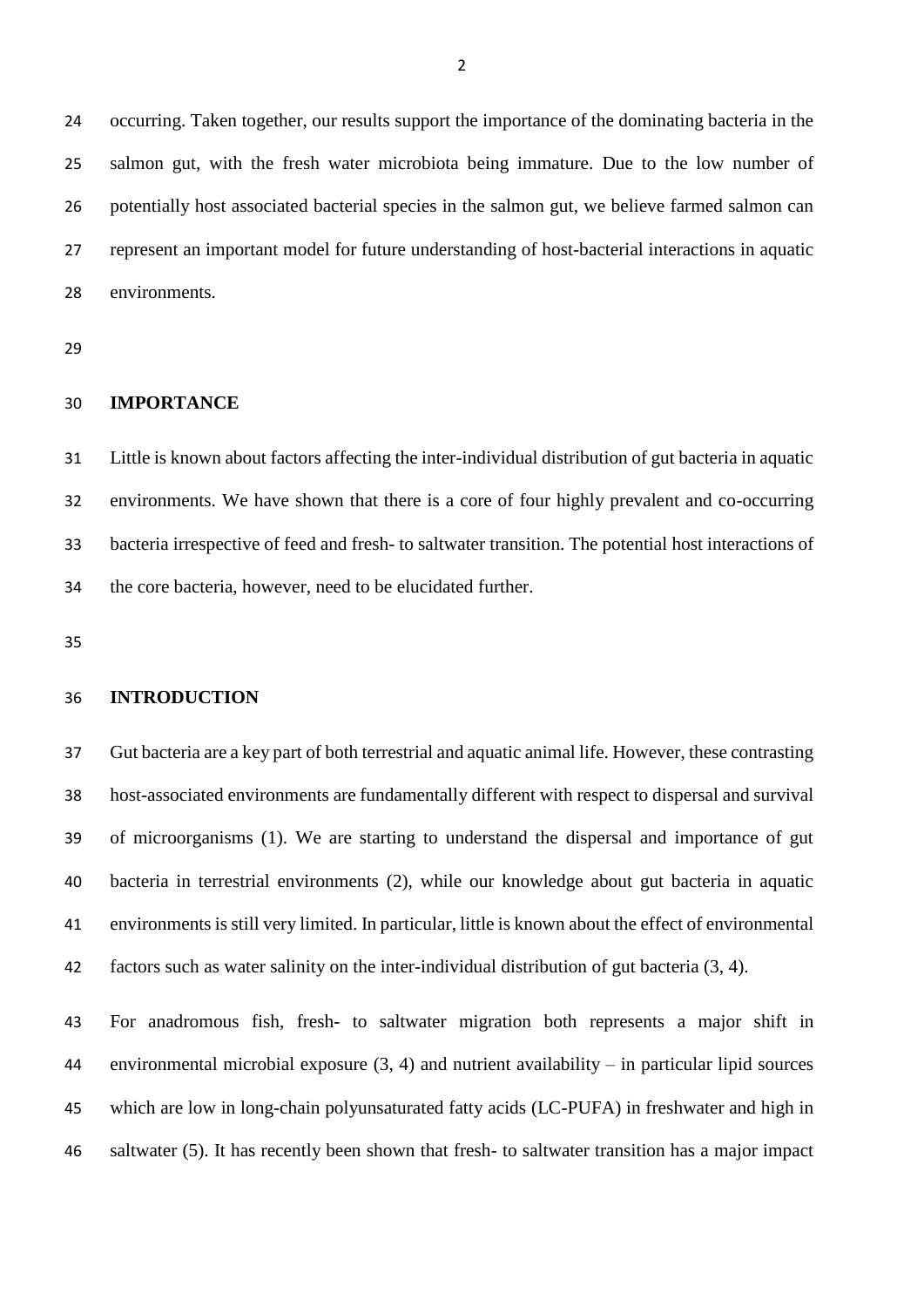on the skin mucosal microbiota for the anadromous Atlantic salmon (*Salmon salar*) (6). However, current studies on the gut microbiota of farmed Atlantic salmon have not yet addressed the impact of this transition (7-14), and how the environmental exposure and/or nutrient availability affects the composition, and inter-individual distribution of the gut microbiota.

 Accordingly, the aim of our work was to investigate the effect of fresh- to saltwater transition under two contrasting diets that have a freshwater-type lipid composition low in LC-PUFA, and a high LC-PUFA marine-like lipid composition. In order to explore the microbiota we used a combination of quantitative PCR and 16S rRNA gene deep sequencing.

 We present results showing a distinct shift in overall microbiota potentially associated with the fresh- to saltwater transition, while there were four co-occurring core bacterial with wide geographic dispersal exerting stability across this transition.

#### **RESULTS**

 **Characterization of microbiota composition and distribution.** By deep sequencing we obtained a total number 13 752 775 of paired-end merged 16S rRNA gene sequences passing the quality filter. For these we identified a total of 1179 prokaryote OTUs belonging to 20 phyla, with 5 phyla constituting > 90% of the microbiota.

 The overall microbiota composition differed clearly between fresh and salt water type, as seen 66 in Figure 2 A and B, and from the ANOVA, where this effect was very clear ( $p < 10^{-10}$ ). There 67 were 413 OTU's that were significantly affected by the fresh- to salt water transition ( $p<0.05$ , BH FDR corrected), for which a majority (76.5%) showed decrease in salt water. The frequency of OTUs with high relative quantity, on the other hand, increased in salt water (Suppl. Fig. 1). The main taxonomic shift from fresh to salt water was a decrease in both *Actinobacteria*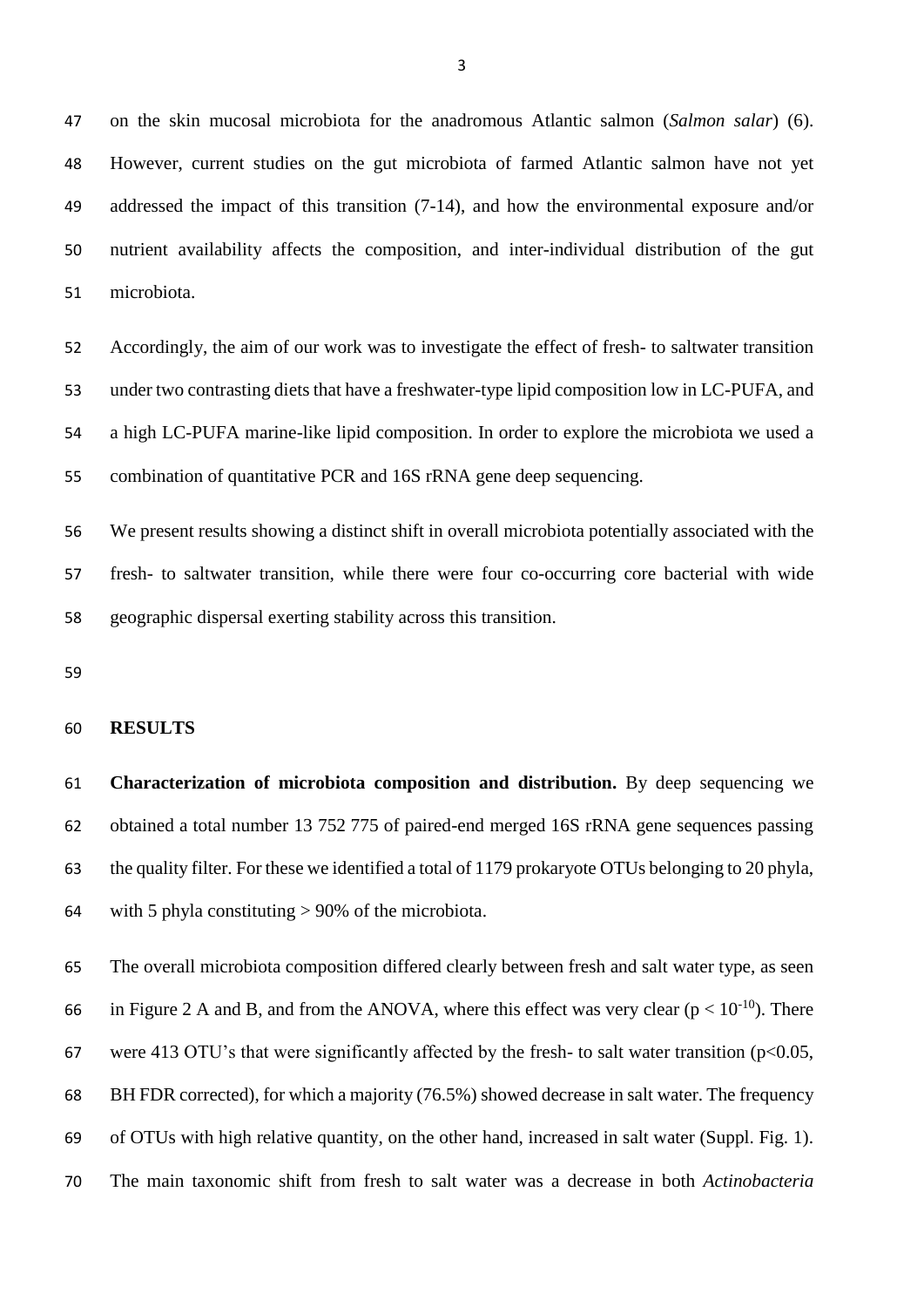(median 4.4% vs 3.5%, p<0.0005) and *Proteobacteria* (median 7.6% vs 5.4%, p=0.002), while *Firmicutes* showed a major increase (median 48.5% vs 72.7%, p<0.0005). Both the classes *Clostridia* (median 33.6% vs 50.2%, p<0.0005) and *Bacilli* (median 14.9% vs 20.5%, p<0.0005) increased. *Alphaproteobacteria* increased (median 0.7% vs 1.2%, p<0.0005), despite the general decrease of *Proteobacteria.* Similarly, *Coriobacteriaceae* increased (1.6% vs 2.2%, p<0.0005), irrespective of the general decrease in *Actinobacteria*.

 Fig. 3 illustrates the fresh- to saltwater shift in prevalence for the most abundant OTUs. Although OTU4 (classified as *Corynebacterium*) showed a major decrease in prevalence from fresh to salt water (44% vs 0.61%), this OTU did not show a significant relative quantitative decrease (0.087% vs 0.12%, p=0.99). OTU 18 (*Pseudomonas*) decreased in prevalence (65.8% vs 0.6%) as well as relative quantity (1.5% vs 0.0%, p<0.0005). The OTUs with the largest fresh to salt water increase were OTU 13 (*Bradyrhizobium*) with a prevalence (6% vs 52.4%) and relative quantity (0.01% vs 1.0%, p<0.0005), and OTU 21 (*Lactobacillus*) with a 84 prevalence of  $(0.0\% \text{ vs. } 67.7\%)$  and relative quantity  $(0.26 \% \text{ vs. } 1.2 \% \text{, } p<0.0005)$ . All the OTUs showing major fresh to salt water shifts also had closely related sequences in the Scottish dataset (Suppl. Table 1).

 There was a more even distribution of rarefaction curves for salt water, as compared to fresh water samples, with more high abundant OTUs in salt water (Suppl. Fig. 1). Water type also showed significant differences in alpha diversity, where salt water showed higher index levels than fresh water (Fig. 4A and B)., while beta diversity showed higher levels in fresh water compared to salt water (Fig. 4C). Using quantitative PCR, we also identified a major (> 100- fold) increase in the ratio of bacterial DNA to eukaryote DNA from fresh- to saltwater transition, as determined from SSU gene copies (Fig. 4D).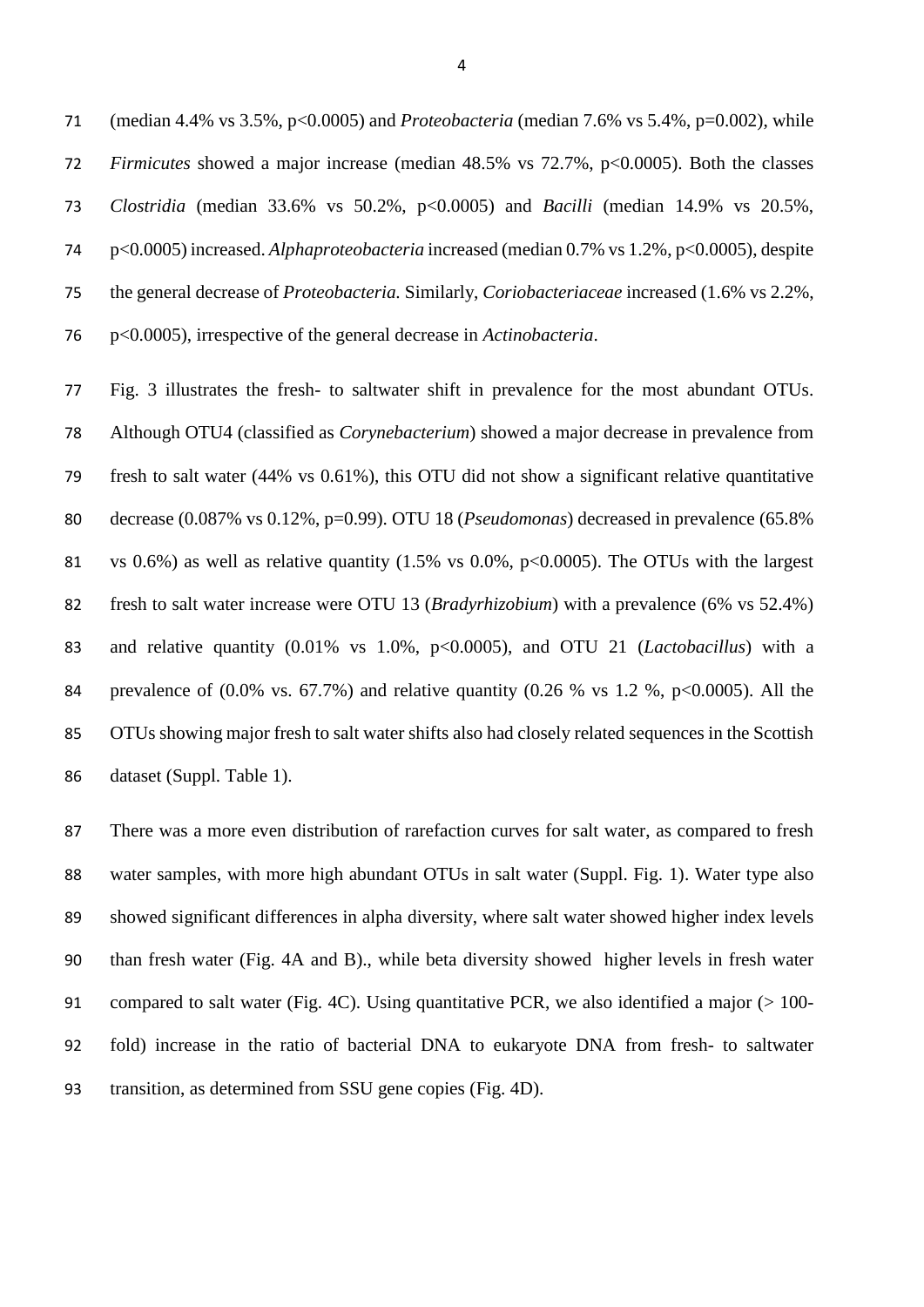Amplicon sequencing of eukaryote SSU from fresh water revealed that > 95% of the eukaryote sequences belong to salmon. By gel electrophoresis we found DNA with a size distribution with bands about 180 bp apart, resembling DNA from apoptotic cells (Suppl. Fig. 3).

 Diets (vegetable versus marine-oil based feed) and feed switch did not significantly affect the microbiota composition, neither in the fresh- nor the saltwater phase. ANOVA showed no significant main effects for any of the feeding regimes on the overall microbiota composition. Furthermore, diet did not show any effect on alpha diversity (Fig. 4 A and B), while there was a slight but significant effect on beta diversity for marine oil in fresh water (Fig. 4C).

 **Overlap in microbiota across fresh and salt water.** For the overall overlap in OTUs we found that 818 OTUs (69%) were shared across fresh and salt water. However, the number of unique OTUs were higher for fresh water than for salt water with 245 (21%) vs 117 (10%), respectively. Of the OTUs shared across fresh and salt water, a subset of 408 OTUs (34%) were also shared with a Scottish freshwater dataset consisting of commercial and aquarium breed parr kept under different feeding regimes (7). Furthermore, 38 (3.2%) of the Scottish OTUs were uniquely shared with the freshwater dataset and 14 (1.2%) with salt water.

 Overall, the abundant OTUs (> 1% within an individual) were more prevalent in salt water than 110 in fresh water (Fig. 5). There were four bacterial core OTUs (OTU1, OTU2, OTU6 and OTU10) affiliated with the *Firmicutes* that were abundant in more than 90% of the fishes in both fresh and salt water. All the core OTUs showed positive relative quantitative co-occurrence across fishes in both fresh and salt water (Fig. 6A and B), in addition to a general increase in relative quantity from fresh to salt water (Fig. 6B). All the core OTUs also showed close matches (> 97% identity) to OTUs from the Scottish dataset (Suppl. Table 1).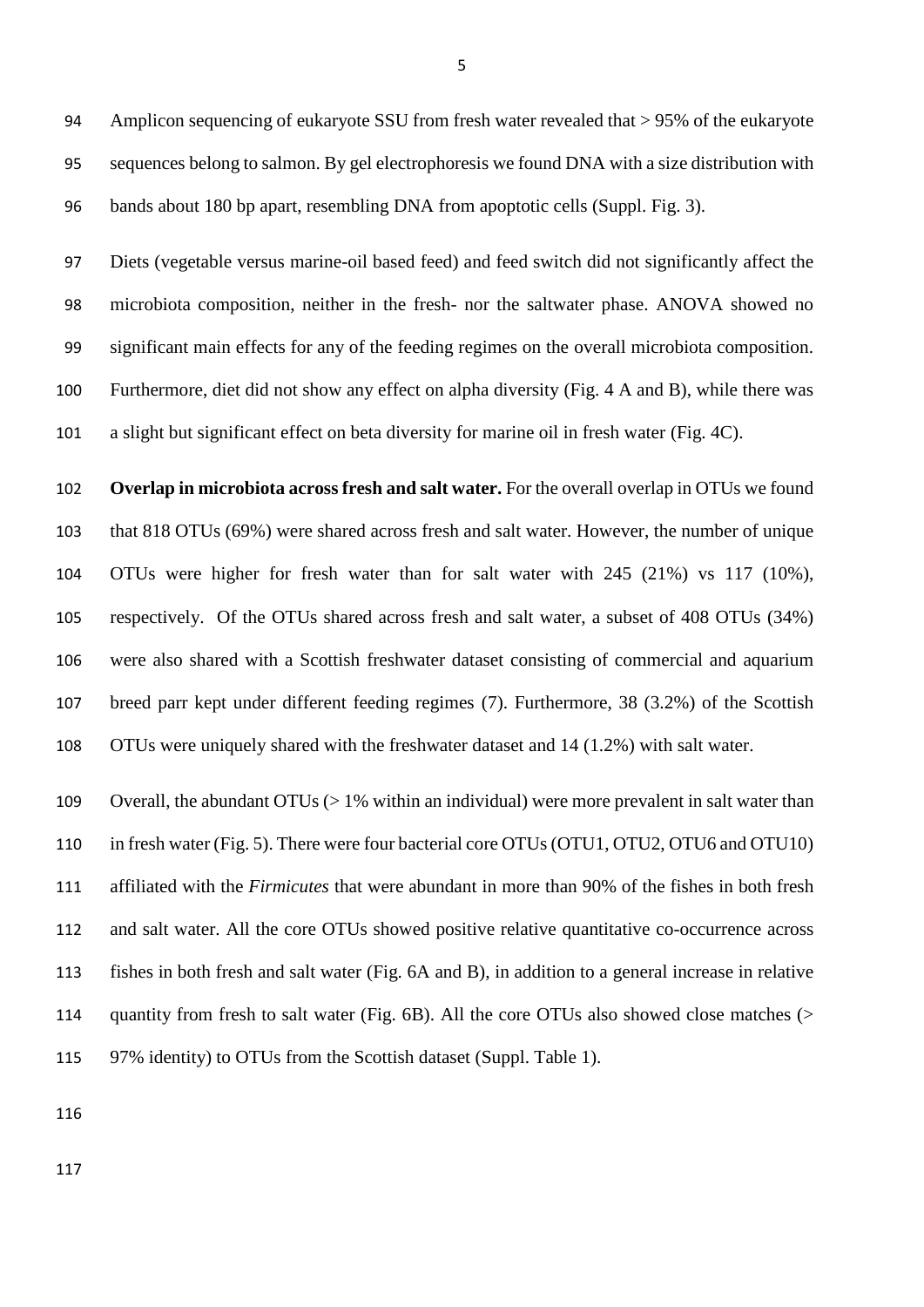#### **DISCUSSION**

 We found that the salt- to freshwater transition had a major effect on the microbiota composition, while marine or vegetable oil in the diet only had a minor effect. Salinity represents a major environmental barrier for microbes (15). The fresh water gut microbiota was the least mature having lower bacterial load, lower alpha diversity and sharing of core OTU's, in addition to higher levels of low abundant OTUs and higher beta diversity compared to salt water. A recent study showed an apparent opposite diversity pattern for the salmon skin microbiota, with higher alpha diversity in fresh water than salt water (6). For the skin microbiota, the diversity difference is explained by the fresh water microbiota being more mature than the salt water microbiota (6). A potential explanation for the salt water maturity difference between skin and gut microbiota could be that the gut microbiota is more protected towards the direct contact with the saltwater than the skin microbiota, which allows continued maturation through the fresh to salt water transition.

 Since LC-PUFA is required in high relatively quantity in fresh water (5), the low density immature fresh water microbiota would most likely not be sufficient to support the LC-PUFA requirement. We therefore find it unlikely that the gut microbiota play an important role in alleviating limitations in LC-PUFA in freshwater ecosystems.

 We found a dominance of *Firmicutes* at both the parr and post smolt stage, while wild salmon was dominated by *Proteobacteria* for the corresponding life-stages (10). The difference in the *Firmicutes* to *Proteobacteria* ratio between wild and farmed salmon resembled that of high and low fat diets, where high fat diet increase the *Firmicutes* to *Proteobacteria* ratio (16). Thus, the wild and farmed salmon differences in gut microbiota could partly reflect the high fat and energy content in the farmed salmon feed, as compared to that of the natural diet (17).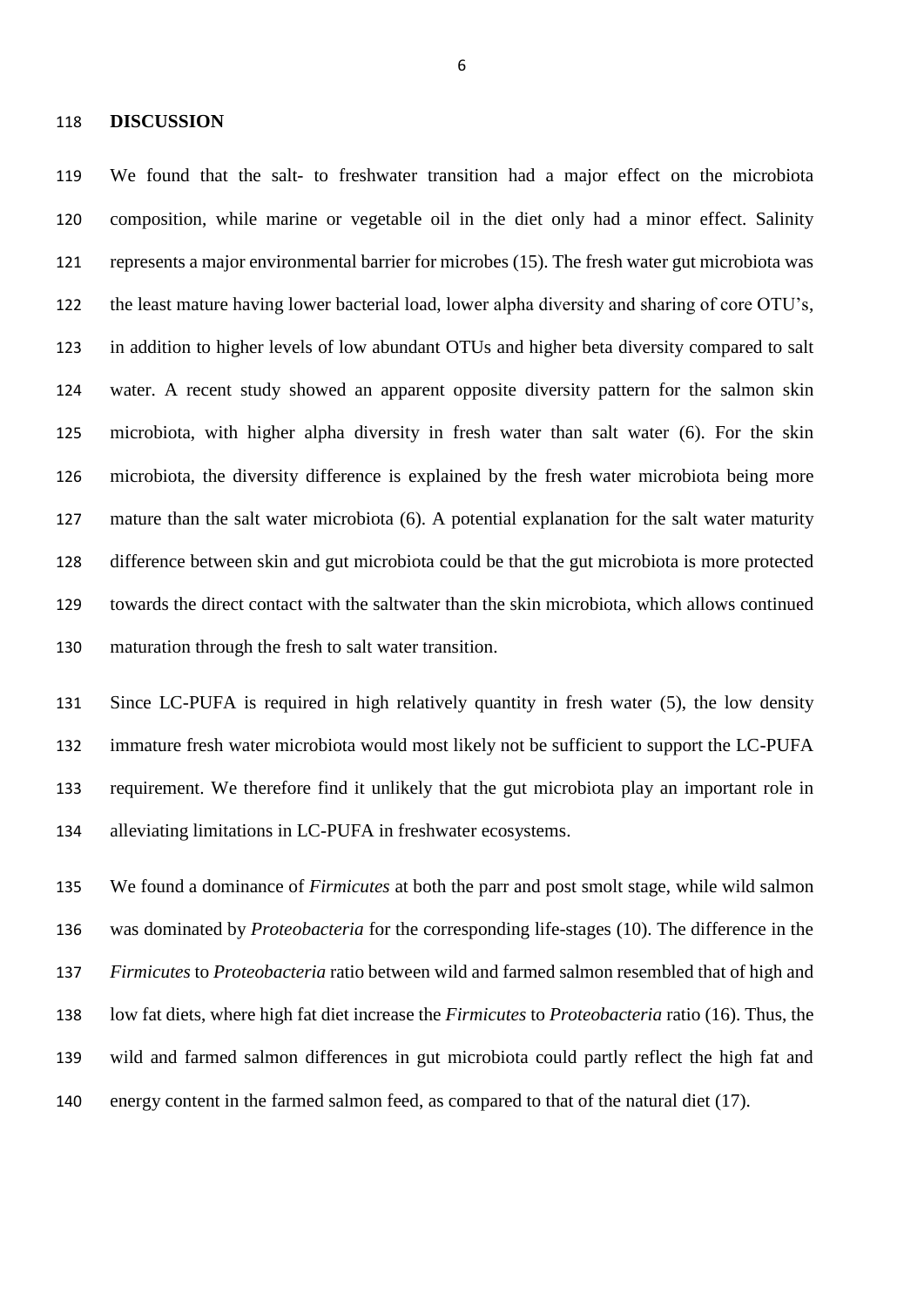A subset of 4 OTU's showed high stability for the fresh- to salt water transition. Stability across the fresh- to saltwater transition may indicate strong host associations of the core OTUs in the salmon gut, despite the major shift in the overall microbiota. The core genus *Vagococcus* is related to mucin utilizing species (18). Mucin utilization could potentially explain a close host association for the *Vagococcus*-affiliated core OTU (19), with the positive correlations for the rest of the core OTUs may either indicate cross-feeding, syntrophy, or association with other correlated factors. Specific mechanistic studies, however, are needed to determine the underlying cause for the positive correlations of the core OTU's.

 Previous studies on identifying core OTUs in the salmon gut of farmed salmon, however, suggest a relatively high number and wide diversity of core OTUs (7, 8). These studies include a relatively low number of fish (< 50), not covering the fresh- to saltwater transition. This may have led to overestimation of core OTUs. However, although we identified the core OTUs in a Scottish dataset, in both fresh and salt water and under different feeding regimes, the datasets are still too limited to claim universal distribution.

 In conclusion, we have shown a major shift microbiota composition, diversity and quantity for the fresh to salt water transition, with four core bacteria showing high prevalence and co-occurrence across this transition.

### **MATERIALS AND METHODS**

 **Fish maintenance and sampling procedure.** Fish were sampled from two replicate fish tanks where they were fed vegetable oil (VO) or marine oil (MA) based feeds (total 4 tanks). VO based feeds contained a combination of linseed oil and palm oil at a ratio of 1.8:1 and FO based feeds contained only North Atlantic fish oil. A feed switch to the alternative diet was introduced 164 for half of the fish in fresh water (parr stage – approx. 50 g) and then repeated as the fish transitioned into sea water (post smolt – approx. 200 g). Smoltification was triggered by 5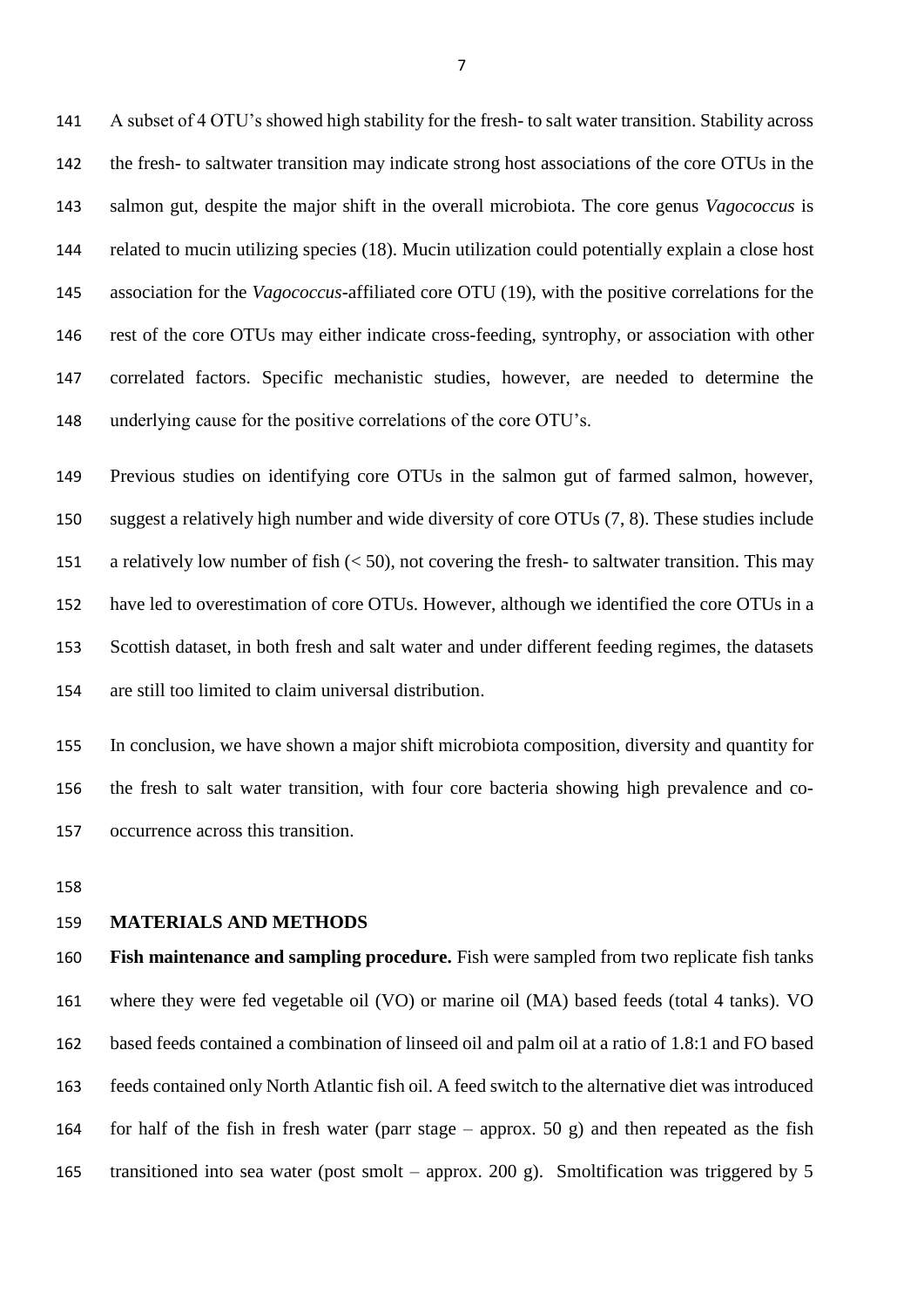weeks of winter-like conditions with 12 hours of light per day followed by spring-like conditions with 24 hours of light per day. Salmon were then immediately switched to salt water and allowed to acclimate for 3 weeks before first sampling (5). Gut microbiota sampling was conducted immediately before the feed switch (day 0) in both fresh and salt water, and at days 1, 2, 6, 9, 16 and 20 after the switches. The experimental setup is schematically outlined in Fig. 1.

 **Sampling and DNA extraction.** Sampling procedure involved antiseptically squeezing out the complete gut content by using tweezers. Gut content samples were collected in 2 ml sample 174 tubes (Sarstedt, Germany) prefilled with  $\sim$ 0.2 g acid washed beads ( $\leq$ 106 µm in diameter; Sigma-Aldrich, Germany) and 400 µl Stool Transport and Recovery buffer (Roche, Germany) 176 before long term storage at -40<sup>o</sup>C.

 Samples (n=180 from fresh water, n=169 from salt water) were thawed and homogenized by bead beating in a MagNA Lyser instrument (Roche, Germany) for 2 x 20 sec at 6500 rpm with a 1 min rest between runs. DNA was isolated using a LGC Mag Midi DNA extraction kit (LGC Genomics, UK) according to the manufacturer's instructions. Extracted DNA was quantified by Qubit dsDNA HS assay kit (Thermo Fisher Scientific, United States), and analyzed on 1% agarose gel.

 **Quantitative PCR.** To quantify the number of eukaryotic and prokaryotic SSU genes, quantitative PCR was performed using LightCycler 480 II (Roche, Germany), with primer pairs PRK341F (5'-CCTACGGGRBGCASCAG-3') / PRK806R (5'-GGACTACYVGGGTATCT- AAT-'3) (20) targeting the V3-V4 region of the prokaryotic SSU gene, and 3NDF (5'- GGCAAGTCTGGTGCCAG-3') (21)/V4EukR2 (5'-ACGGTATCTRATCRTCTTCG-3') (22) targeting V4 region of the eukaryotic SSU gene. Reactions were performed in 20 µl volumes containing 1× Hot FirePol EvaGreen qPCR Supermix (Solis BioDyne, Estonia), 0.2 µM of each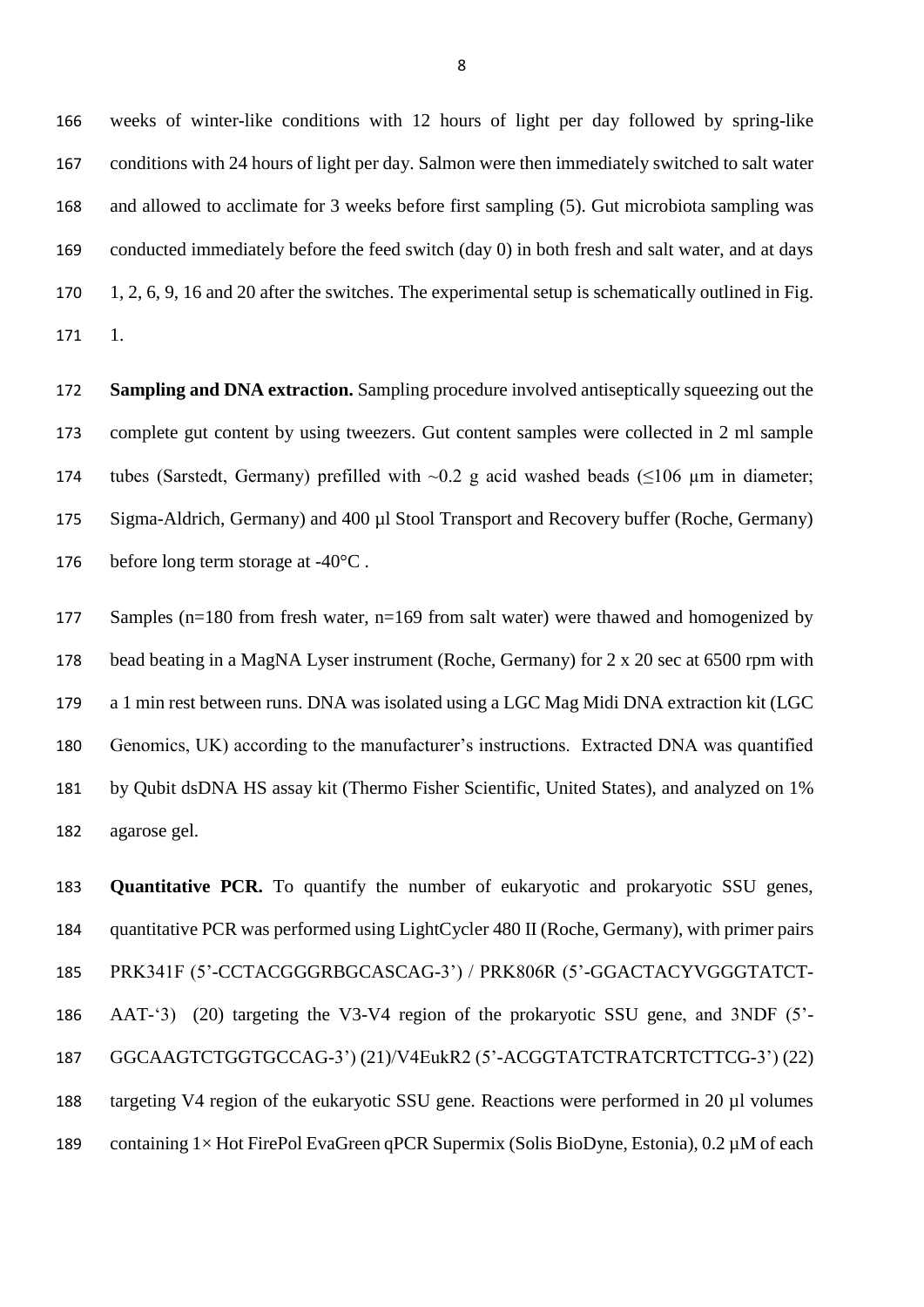190 primer, and 1  $\mu$ l genomic DNA (0.2-30 ng). Thermal conditions involved initial denaturation at 95 °C for 15 min, followed by 40 cycles of denaturation at 95 °C for 30 sec, annealing at 55 ° C (in PCR targeting prokaryotes) or 59 °C (in PCR targeting eukaryotes) for 30 sec, and 193 elongation at 72 °C for 45 sec.

 **Illumina Sequencing.** The taxonomic composition of the microbiota was determined by sequencing the resulting amplicons from a two-step PCR using the same primers as used in quantitative PCR. Amplification was performed in 25 µl volumes containing 1x HotFirePol 197 Blend master mix ready to load (Solis BioDyne, Estonia), 0.2  $\mu$ M of both primers (Thermo Fisher Scientific, United States) and 2 µl (0.4-60 ng) genomic DNA. First PCR was performed with initial denaturation at 95°C for 15 minutes, followed by 30 cycles of identical denaturation, 200 annealing and elongation steps as done in qPCRs. A final elongation at 72  $\degree$ C for 7 min was included. Resulting amplicons were purified with AMPure XP beads (Beckman-Coulter, United States), following the manufacturer's instructions. For attachment of dual indices and Illumina sequencing adapters, a second PCR was performed with Illumina-modified prokaryote and eukaryote primers following same conditions as before, only with 12 cycles and an increased annealing step to 1 min. Amplicon libraries were quantified by Qubit dsDNA HS assay kit and normalized to a sequencing pool before purification by AMPure XP beads. Final library was quantified in a QX200™ Droplet Digital™ PCR System (Bio-Rad, United States) using primers targeting Illumina-adaptors, following the manufacturers recommendations. Sequencing was performed on a MiSeq platform (Illumina, United States) using v3 chemistry with 300 base pairs paired-end reads.

 The resulting amplicon reads were processed (de-multiplexing, primer removal, merging, filtering, de-replicating, OTU-clustering and filtering of chimeras) using a standard procedure associated with the USEARCH 9.0 software (23), with taxonomic assignments using the RDP 214 database (24) and BLAST for eukaryote SSU genes (25). Comparison between this data and an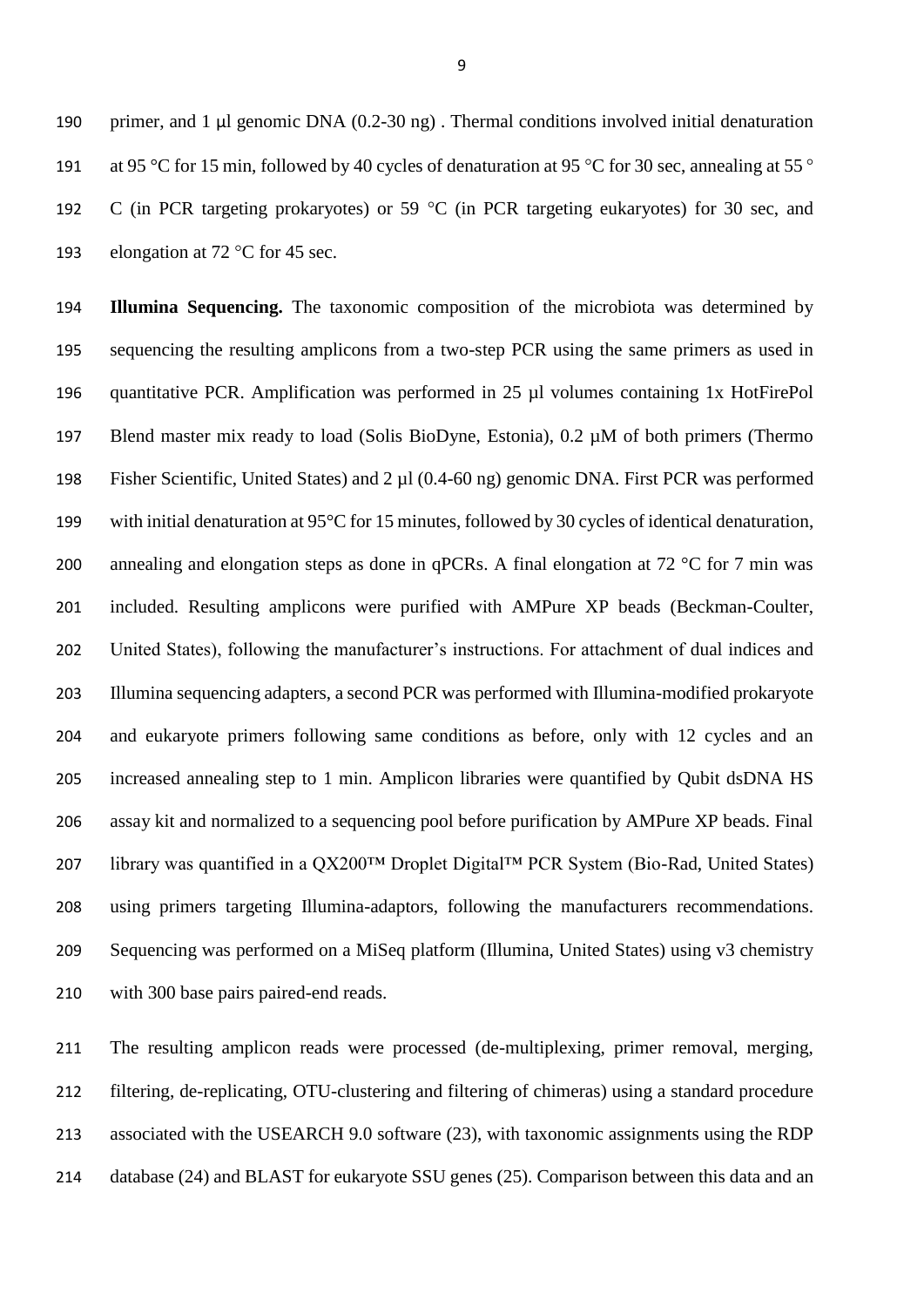additional Scottish prokaryote SSU dataset (7) were done using BLAST with representative sequences for the OTUs towards a database for the Scottish SSU sequences. A match was assigned if the hit length was > 300 bp and identity > 97%. Read-counts and characteristic sequences for OTUs are available at [\(www.fairdomhub.org/data\\_files/1585\)](http://www.fairdomhub.org/data_files/1585).

 **Data analysis**. OTU data were analyzed in the R computing environment [\(https://www.r-](https://www.r-project.org/) [project.org/\)](https://www.r-project.org/). For each sample we computed the taxonomic profile as follows: For sample *i*  $(i=1,...,N)$  and OTU  $j$  ( $j=1,...,P$ ) we have the read-count  $c_{ij}$ . For each sample we compute the relative abundance

223 
$$
r_{ij} = \frac{c_{ij} + q}{\sum_{j=1}^{P} (c_{ij} + q)}
$$

224 Where *q* is a pseudo-count added to all read-counts, required below. We used  $q=1$  in this 225 analysis. The vector of relative abundances for a sample is an example of compositional data, 226 and for such data a commonly used transform is the Aitchison log-ratio transform (17):

$$
x_{ij} = \log_2\left(\frac{r_{ij}}{\left(\prod_{j=1}^P r_{ij}\right)^{1/p}}\right)
$$

228 Thus, the taxonomic profile value  $x_{ij}$  is the logarithm of the relative abundance divided by its geometric mean. The pseudo-counts added are essential to avoid zeros in the denominator of this transform. This transform is often beneficial when later using some kind of sum-of-squares 231 analysis (e.g. PCA, ANOVA, Euclidean distances) (17). For sample *i* the vector  $x_i = (x_{i1},...,x_{iP})$  was arranged as row number *i* in the OUT-matrix *X* of taxonomic profiles (*N* rows and *P* columns).

234 Based on the matrix *X* we used Principal Component Analysis to get an overview of the 235 variations in taxonomic profiles. More specifically, the PCA-scores of the first components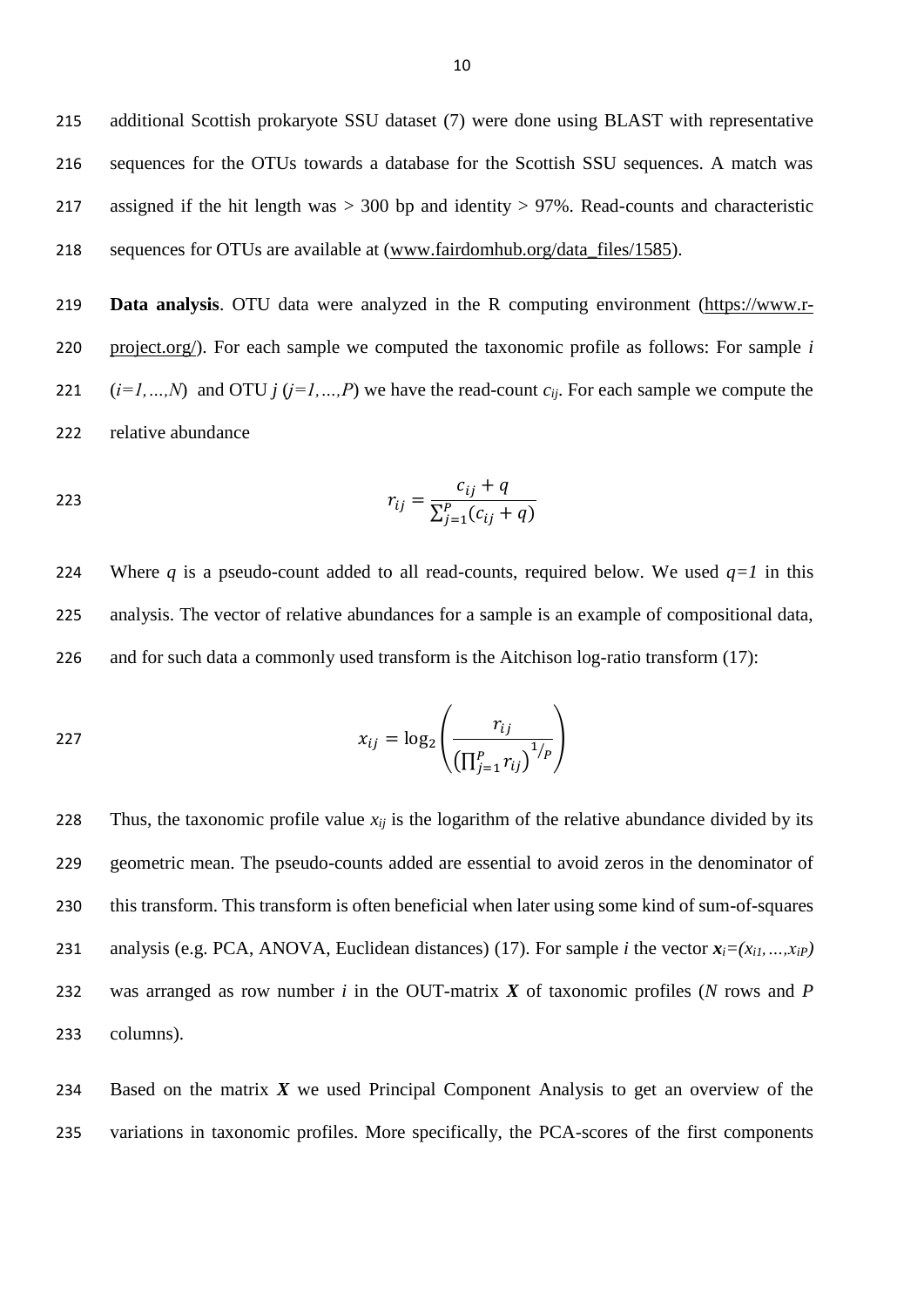238 
$$
y_{ijkl} = \mu + W_i + D_j + S_k + e_{ijkl}
$$

Where *i=1,2*, *j=1,…,4*, *k=1,…,7*. As the response *yijkl* we used PCA-scores from components

1,2,…,5 in turn, reflecting different aspects of change in microbiota composition.

 We used the Kruskal–Wallis test for non-parametric comparison of means. False discovery rate (FDR) correction was done using the Benjamin and Hochberg approach (26).

 **Accession number(s).** The raw data reads obtained from the 16S rRNA gene sequencing are available in the Sequence Read Archive (SRA) database under accession number SRP119730 [\(https://trace.ncbi.nlm.nih.gov/Traces/sra/?study=SRP119730\)](https://trace.ncbi.nlm.nih.gov/Traces/sra/?study=SRP119730).

## **ACKNOWLEDGEMENTS**

 We would like to thank Prof. Samuel A. M. Martin at the University of Aberdeen for kindly providing the Scottish 16S rRNA gene sequences. The work was financed by the project DigiSal NFR 248792 and GenoSysFat NFR 244164. PBP is supported by the European Research Council through grant 336355 ("Micro DE")

## **REFERENCES**

 1. Foissner W. 2006. Biogeography and dispersal of micro-organisms: A review emphasizing protists. Acta Protozoologica 45:111-136.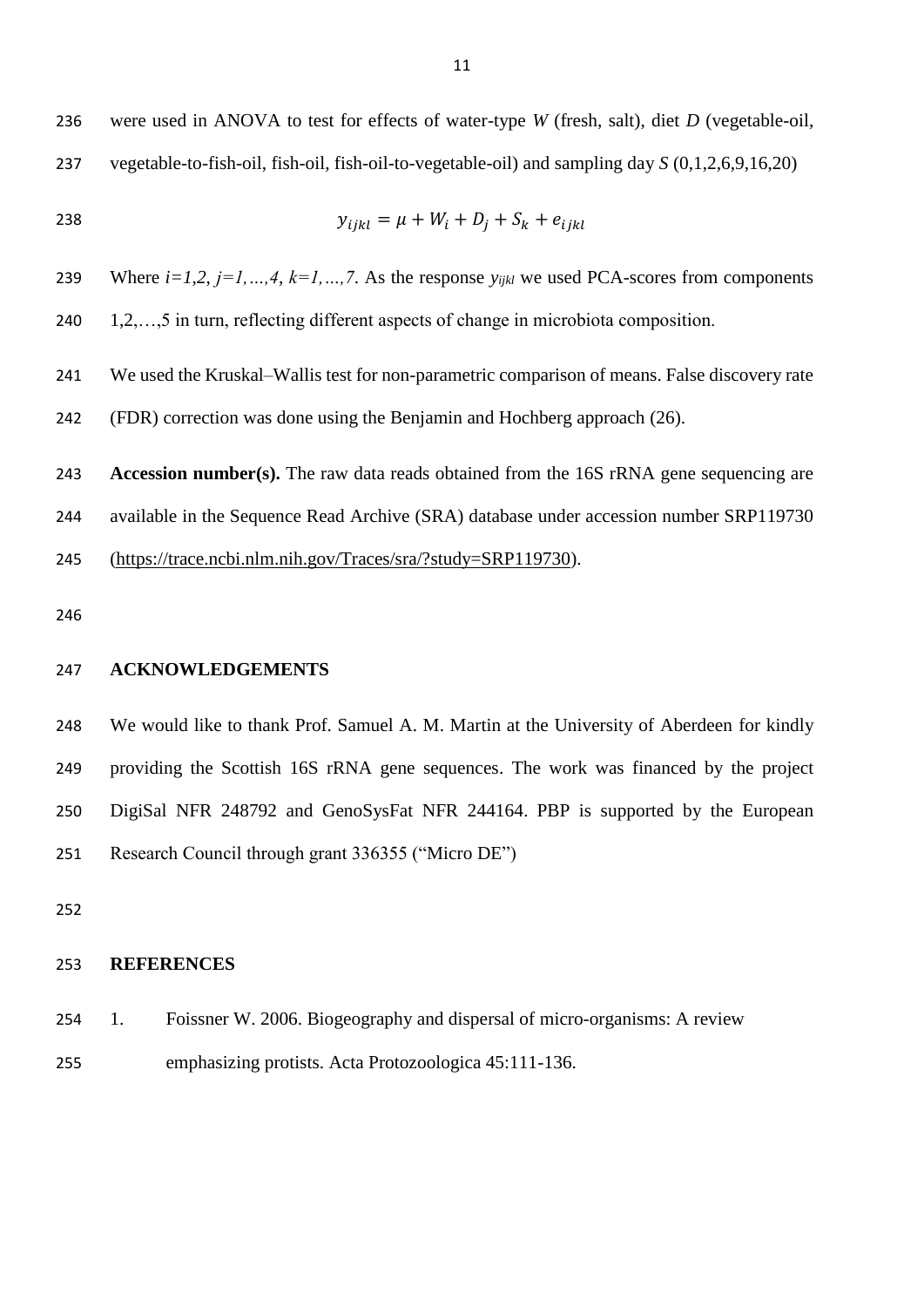- 2. Avershina E, Lundgard K, Sekelja M, Dotterud C, Storro O, Oien T, Johnsen R, Rudi K. 2016. Transition from infant- to adult-like gut microbiota. Environ Microbiol 18:2226-36.
- 3. Hery M, Volant A, Garing C, Luquot L, Elbaz Poulichet F, Gouze P. 2014. Diversity and geochemical structuring of bacterial communities along a salinity gradient in a
- carbonate aquifer subject to seawater intrusion. FEMS Microbiol Ecol 90:922-34.
- 4. Tarnecki AM, Burgos FA, Ray CL, Arias CR. 2017. Fish Intestinal Microbiome:
- Diversity and Symbiosis Unraveled by Metagenomics. Journal of Applied
- Microbiology doi:10.1111/jam.13415:n/a-n/a.
- 5. Gillard G, Harvey TN, Gjuvsland A, Jin Y, Thomassen M, Lien S, Leaver M,
- Torgersen JS, Hvidsten TR, Vik JO, Sandve SR. 2017. Diet And Life Stage
- Associated Remodeling Of Lipid Metabolism Regulation In The Duplicated Atlantic Salmon Genome. bioRxiv.
- 6. Lokesh J, Kiron V. 2016. Transition from freshwater to seawater reshapes the skin-associated microbiota of Atlantic salmon. Sci Rep 6:19707.
- 7. Dehler CE, Secombes CJ, Martin SAM. 2016. Environmental and physiological
- factors shape the gut microbiota of Atlantic salmon parr (Salmo salar L.). Aquaculture
- doi[:http://dx.doi.org/10.1016/j.aquaculture.2016.07.017.](http://dx.doi.org/10.1016/j.aquaculture.2016.07.017)
- 8. Gajardo K, Rodiles A, Kortner TM, Krogdahl A, Bakke AM, Merrifield DL, Sorum
- H. 2016. A high-resolution map of the gut microbiota in Atlantic salmon (Salmo
- salar): A basis for comparative gut microbial research. Sci Rep 6:30893.
- 9. Zarkasi KZ, Taylor RS, Abell GCJ, Tamplin ML, Glencross BD, Bowman JP. 2016.
- Atlantic Salmon (Salmo salar L.) Gastrointestinal Microbial Community Dynamics in
- Relation to Digesta Properties and Diet. Microbial Ecology 71:589-603.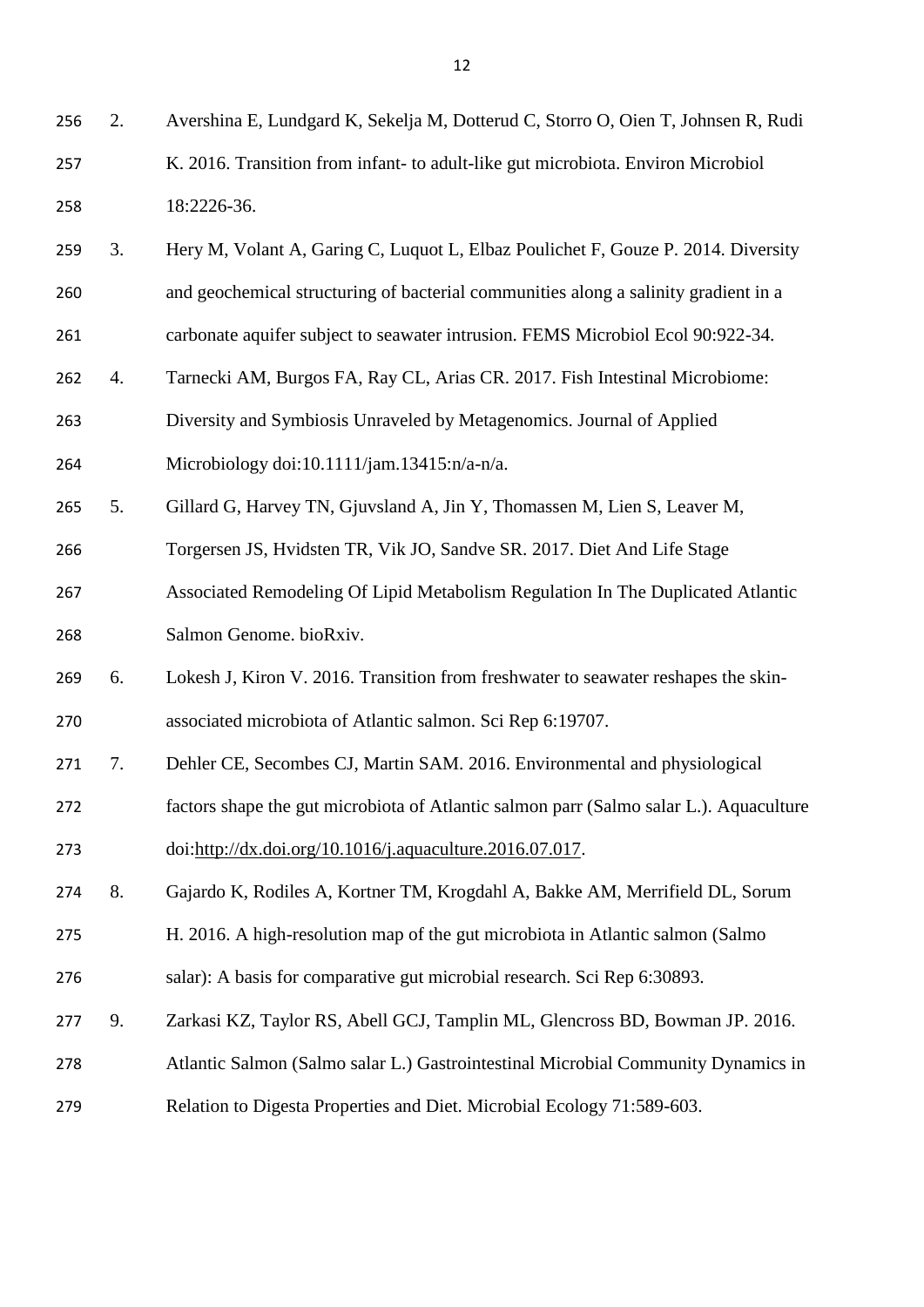- 10. Llewellyn MS, McGinnity P, Dionne M, Letourneau J, Thonier F, Carvalho GR, Creer S, Derome N. 2015. The biogeography of the atlantic salmon (Salmo salar) gut microbiome. ISME J doi:10.1038/ismej.2015.189.
- 11. Navarrete P, Espejo RT, Romero J. 2009. Molecular analysis of microbiota along the digestive tract of juvenile Atlantic salmon (Salmo salar L.). Microb Ecol 57:550-61.
- 12. Abid A, Davies SJ, Waines P, Emery M, Castex M, Gioacchini G, Carnevali O,
- Bickerdike R, Romero J, Merrifield DL. 2013. Dietary synbiotic application
- modulates Atlantic salmon (Salmo salar) intestinal microbial communities and
- intestinal immunity. Fish Shellfish Immunol 35:1948-56.
- 13. Zarkasi KZ, Abell GC, Taylor RS, Neuman C, Hatje E, Tamplin ML, Katouli M,
- Bowman JP. 2014. Pyrosequencing-based characterization of gastrointestinal bacteria
- of Atlantic salmon (Salmo salar L.) within a commercial mariculture system. J Appl Microbiol 117:18-27.
- 14. Green TJ, Smullen R, Barnes AC. 2013. Dietary soybean protein concentrate-induced intestinal disorder in marine farmed Atlantic salmon, Salmo salar is associated with alterations in gut microbiota. Vet Microbiol 166:286-92.
- 15. Logares R, Bråte J, Bertilsson S, Clasen JL, Shalchian-Tabrizi K, Rengefors K. 2009.
- Infrequent marine–freshwater transitions in the microbial world. Trends in Microbiology 17:414-422.
- 16. Kim KA, Gu W, Lee IA, Joh EH, Kim DH. 2012. High fat diet-induced gut
- microbiota exacerbates inflammation and obesity in mice via the TLR4 signaling pathway. PLoS One 7:e47713.
- 17. Harvey AC, Solberg MF, Troianou E, Carvalho GR, Taylor MI, Creer S, Dyrhovden
- L, Matre IH, Glover KA. 2016. Plasticity in growth of farmed and wild Atlantic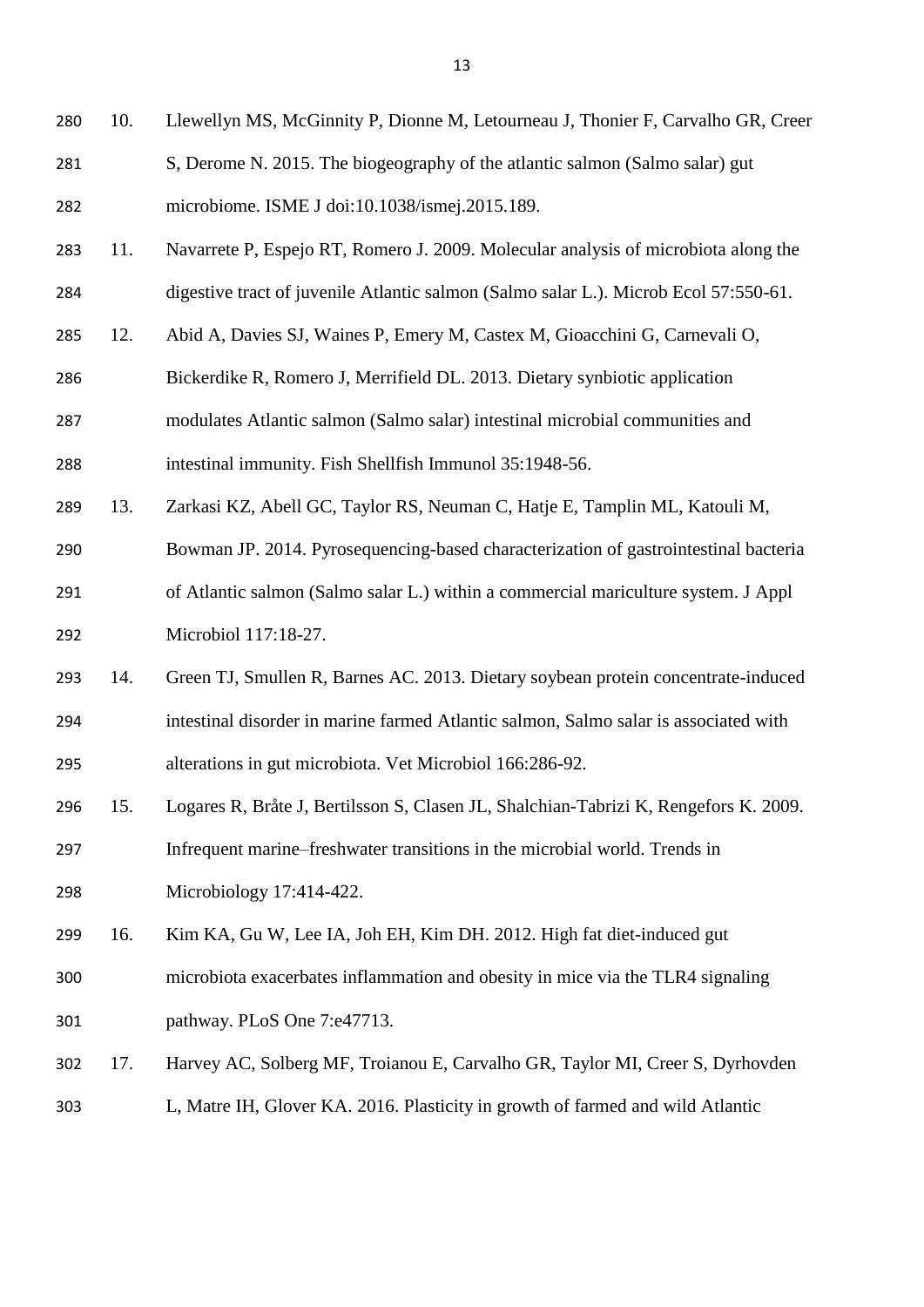| 304 |     | salmon: is the increased growth rate of farmed salmon caused by evolutionary       |
|-----|-----|------------------------------------------------------------------------------------|
| 305 |     | adaptations to the commercial diet? BMC Evolutionary Biology 16:264.               |
| 306 | 18. | Sorroza L, Padilla D, Acosta F, Román L, Grasso V, Vega J, Real F. 2012.           |
| 307 |     | Characterization of the probiotic strain Vagococcus fluvialis in the protection of |
| 308 |     | European sea bass (Dicentrarchus labrax) against vibriosis by Vibrio anguillarum.  |
| 309 |     | Veterinary Microbiology 155:369-373.                                               |
| 310 | 19. | Tailford LE, Crost EH, Kavanaugh D, Juge N. 2015. Mucin glycan foraging in the     |
| 311 |     | human gut microbiome. Front Genet 6:81.                                            |
| 312 | 20. | Yu Y, Lee C, Kim J, Hwang S. 2005. Group-specific primer and probe sets to detect  |
| 313 |     | methanogenic communities using quantitative real-time polymerase chain reaction.   |
| 314 |     | Biotechnology and bioengineering 89:670-679.                                       |
| 315 | 21. | Cavalier-Smith T, Lewis R, Chao EE, Oates B, Bass D. 2009. Helkesimastix marina n. |
| 316 |     | sp. (Cercozoa: Sainouroidea superfam. n.) a Gliding Zooflagellate of Novel         |
| 317 |     | Ultrastructure and Unusual Ciliary Behaviour. Protist 160:452-479.                 |
| 318 | 22. | Brate J, Logares R, Berney C, Ree DK, Klaveness D, Jakobsen KS, Shalchian-Tabrizi  |
| 319 |     | K. 2010. Freshwater Perkinsea and marine-freshwater colonizations revealed by      |
| 320 |     | pyrosequencing and phylogeny of environmental rDNA. ISME J 4:1144-1153.            |
| 321 | 23. | Edgar RC. 2013. UPARSE: highly accurate OTU sequences from microbial amplicon      |
| 322 |     | reads. Nat Methods 10:996-8.                                                       |
| 323 | 24. | Bacci G, Bani A, Bazzicalupo M, Ceccherini MT, Galardini M, Nannipieri P,          |
| 324 |     | Pietramellara G, Mengoni A. 2015. Evaluation of the Performances of Ribosomal      |
| 325 |     | Database Project (RDP) Classifier for Taxonomic Assignment of 16S rRNA             |
| 326 |     | Metabarcoding Sequences Generated from Illumina-Solexa NGS. J Genomics 3:36-9.     |
| 327 | 25. | Kent WJ. 2002. BLAT—the BLAST-like alignment tool. Genome Res 12.                  |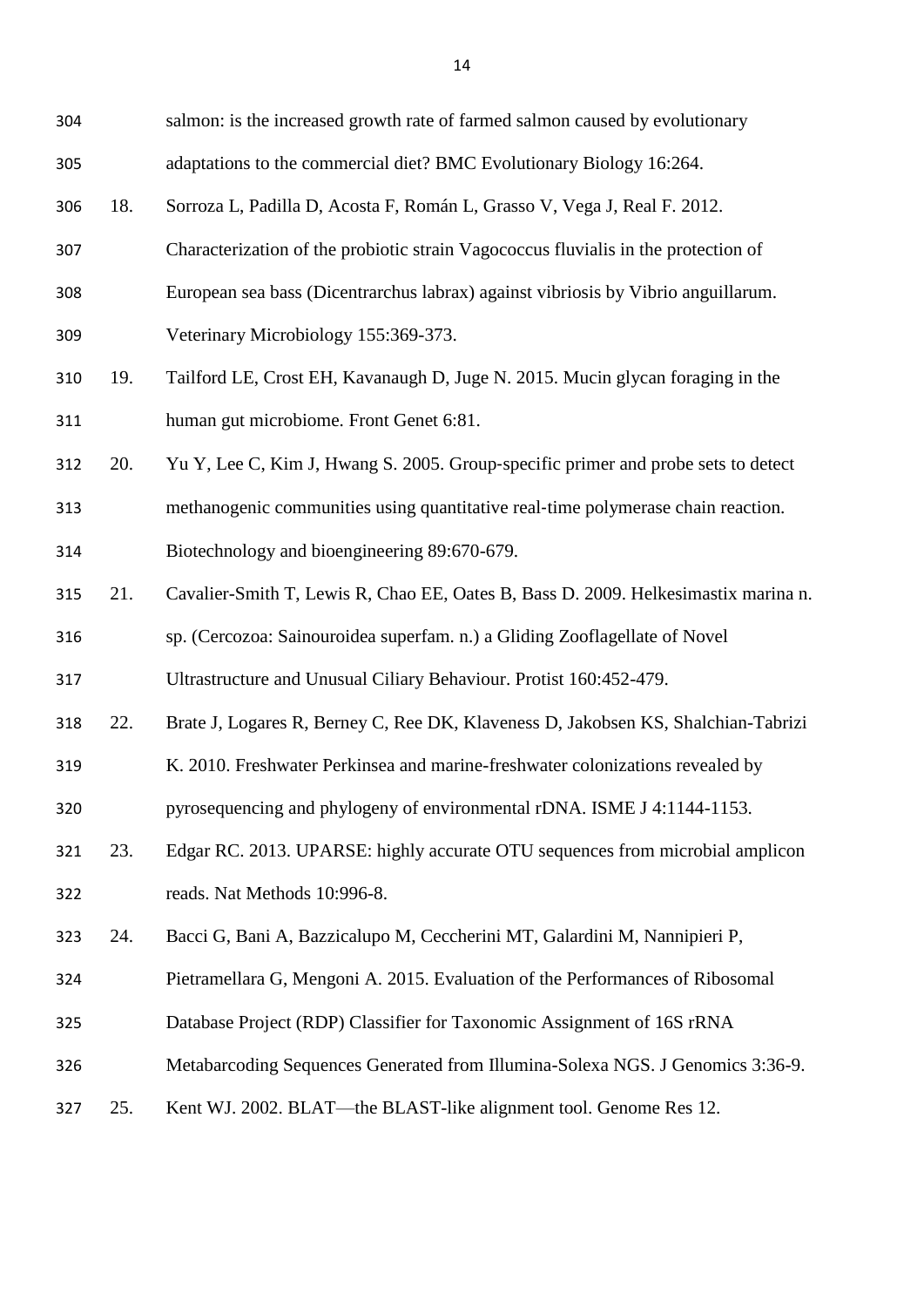26. Benjamini Y, Hochberg J. 1995. Controlling the false discovery rate: a practical and powerful approach to multiple testing. J R Stat Soc Ser B 57.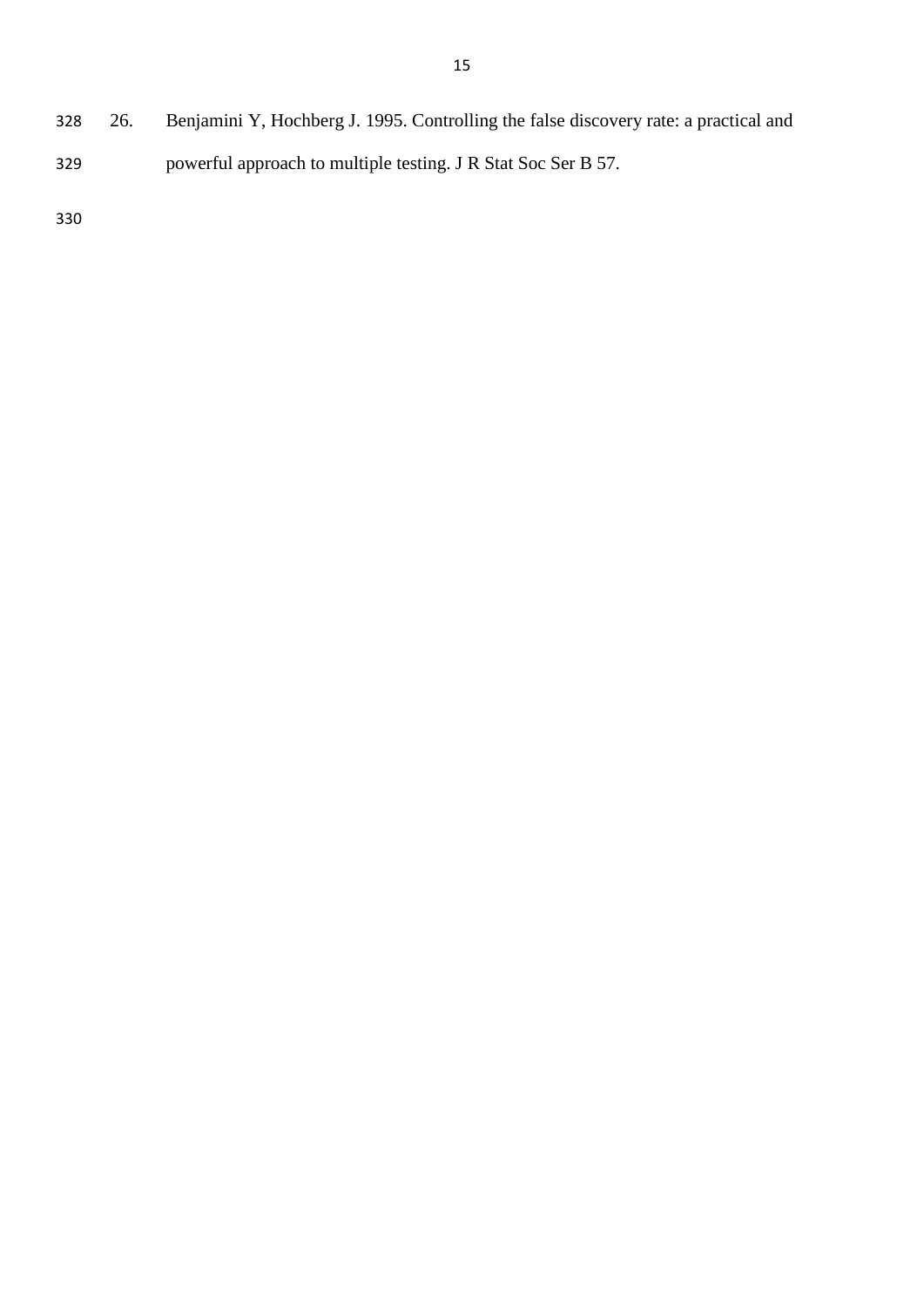## 331 **FIGURES**



**Figure 1. Outline of the experimental setup.** For each experimental period the fishes were given either a diet based on vegetable or marine oil. The numbers of samples (n) analyzed for each feeding category is included. based on vegetable or marine oil. The numbers of samples (n) analyzed for each feeding category is included.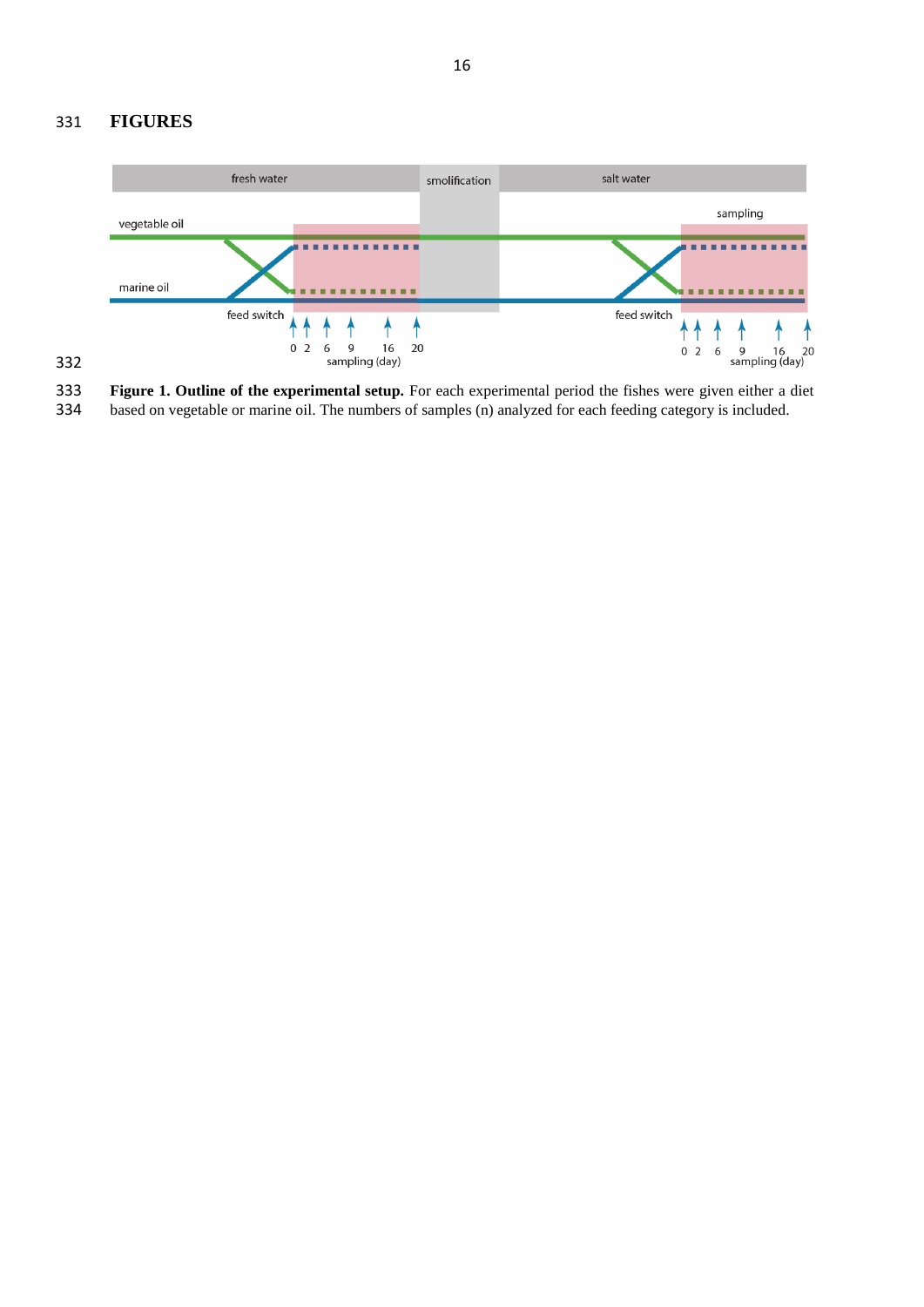

335

**Figure 2. Composition (A) and distribution (B) of the microbiota in salt and fresh water. (A) Distribution in fresh and salt water for dominant bacterial phyla. (B) The distribution across treatments, fresh and salt water** 337 fresh and salt water for dominant bacterial phyla. (B) The distribution across treatments, fresh and salt water are illustrated by PCA analyses. VO; vegetable oil and MA; marine oil. illustrated by PCA analyses. VO; vegetable oil and MA; marine oil.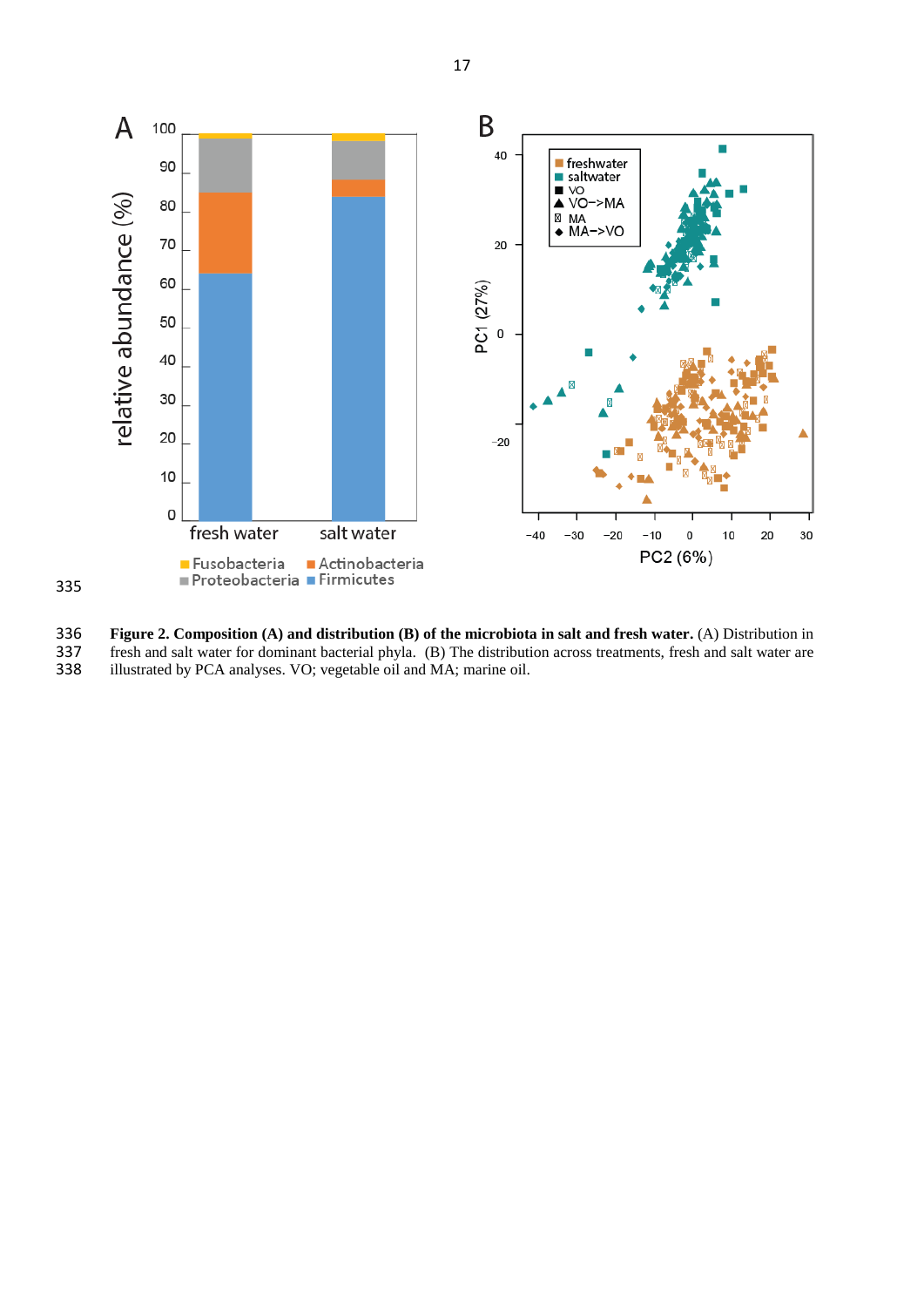# fresh water salt water

OTU1 Peptostreptococcaceae OTU2 Peptostreptococcus OTU4 Corynebacteriaceae OTU6 Clostridiales OTU8 Clostridiales\_Incertae 100 OTU10 Vagococcus OTU11 Lactococcus prevalence (%) 80 OTU13 Bradyrhizobium OTU14 Lactococcus 60 OTU15 Lactobacillus 40 OTU17 Coriobacteriaceae OTU18 Pseudomonas 20 OTU19 Weissella OTU20 Coriobacteriaceae OTU21 Lactobacillus OTU22 Carnobacterium OTU24 Photobacterium OTU26 Clostridiaceae OTU27 Lachnospiraceae OTU38 Fusobacteriaceae

- **Figure 3. Prevalence of OTUs in fresh and salt water across treatments**, measured as the proportion of samples<br>341 where each OTU made up more than 1% of reads. Only bacterial OTUs which was present in more than 10 % of 341 where each OTU made up more than 1% of reads. Only bacterial OTUs which was present in more than 10 % of all samples are shown.
- all samples are shown.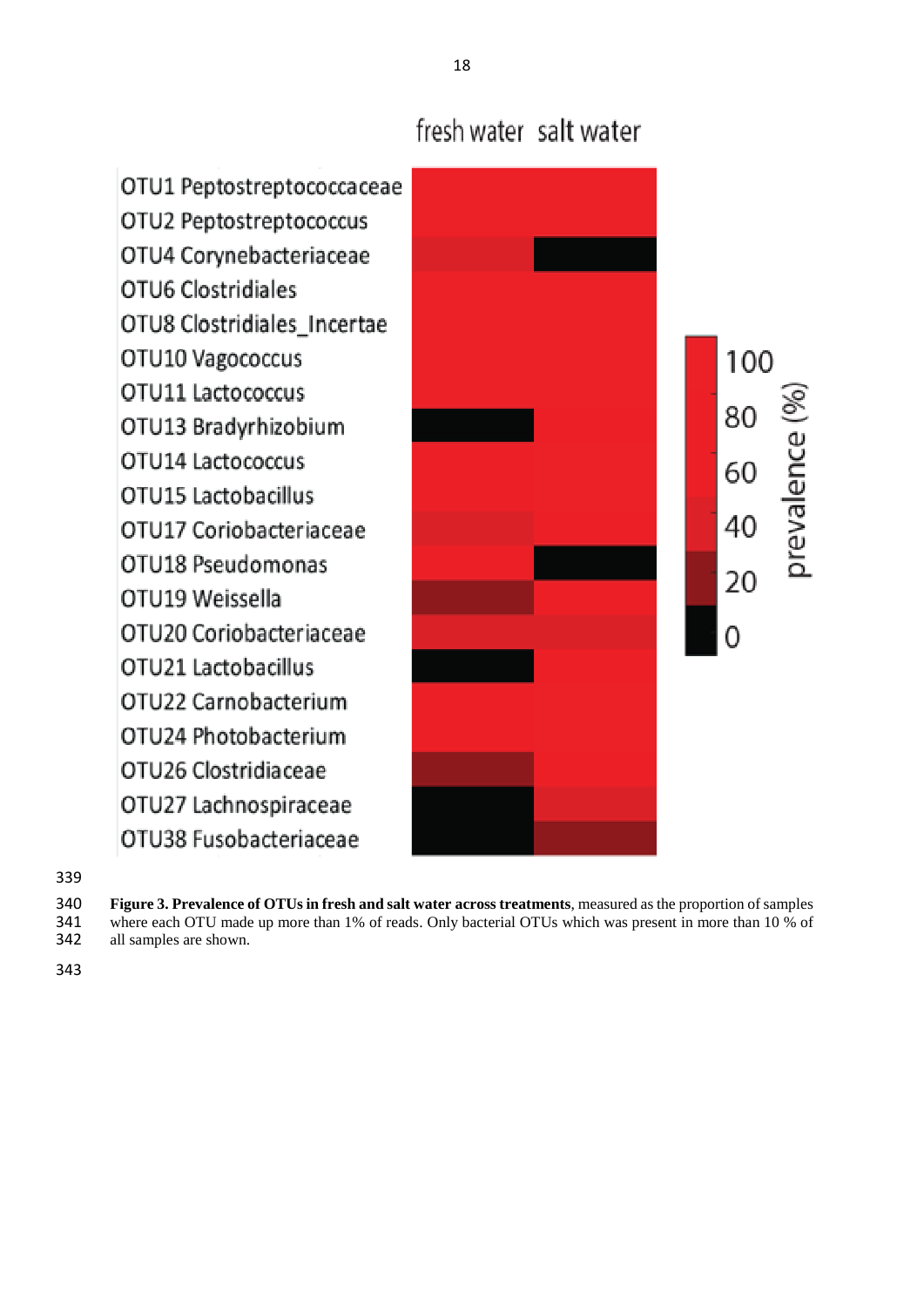

344

345 **Figure 4. Alpha diversity (A and B), beta diversity (C) and quantity (E) in fresh and salt water of the**  346 **microbiota.** (A and B) Alpha diversity was determined respectively by Shannon – and Simpson index. (C) Bray-<br>347 Curtis was used to determine beta diversity, and (D) the quantity of prokaryotes were determined relativ 347 Curtis was used to determine beta diversity, and (D) the quantity of prokaryotes were determined relative to the level of eukaryote DNA based on SSU gene copies. The following abbreviations were used: VO; vegetable oil 348 level of eukaryote DNA based on SSU gene copies. The following abbreviations were used: VO; vegetable oil, MA; marine oil, and VO/MA comparison between vegetable and marine oil, VO->MA; switch from vegetable to 349 MA; marine oil, and VO/MA comparison between vegetable and marine oil, VO->MA; switch from vegetable to marine oil, MA->VO; switch from marine to vegetable oil. P-values are indicated with the following symbols: 350 marine oil, MA->VO; switch from marine to vegetable oil. P-values are indicated with the following symbols:<br>351 \*\*\*\* p<0.0001, \*\* p<0.01, \* p<0.05 \*\*\*\* p<0.0001, \*\* p<0.01, \* p<0.05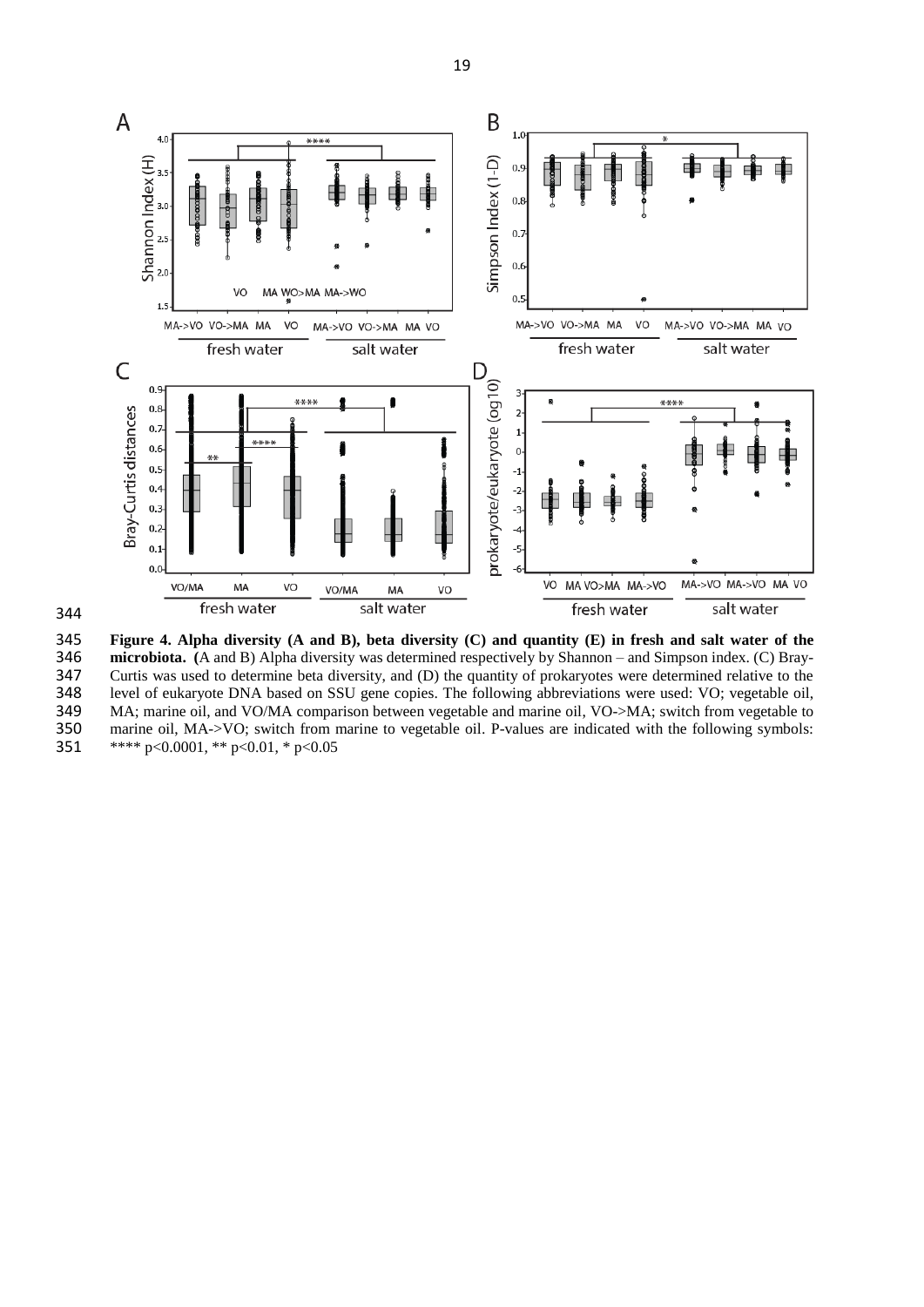



**Figure 5. Distribution of OTUs across fresh and salt water.** Association between respective prevalence of OTUs present > 1% in both salt and fresh water. Embedded circles indicate overlap between core OTUs found in more t OTUs present > 1% in both salt and fresh water. Embedded circles indicate overlap between core OTUs found in more than 90% samples in fresh and salt water.